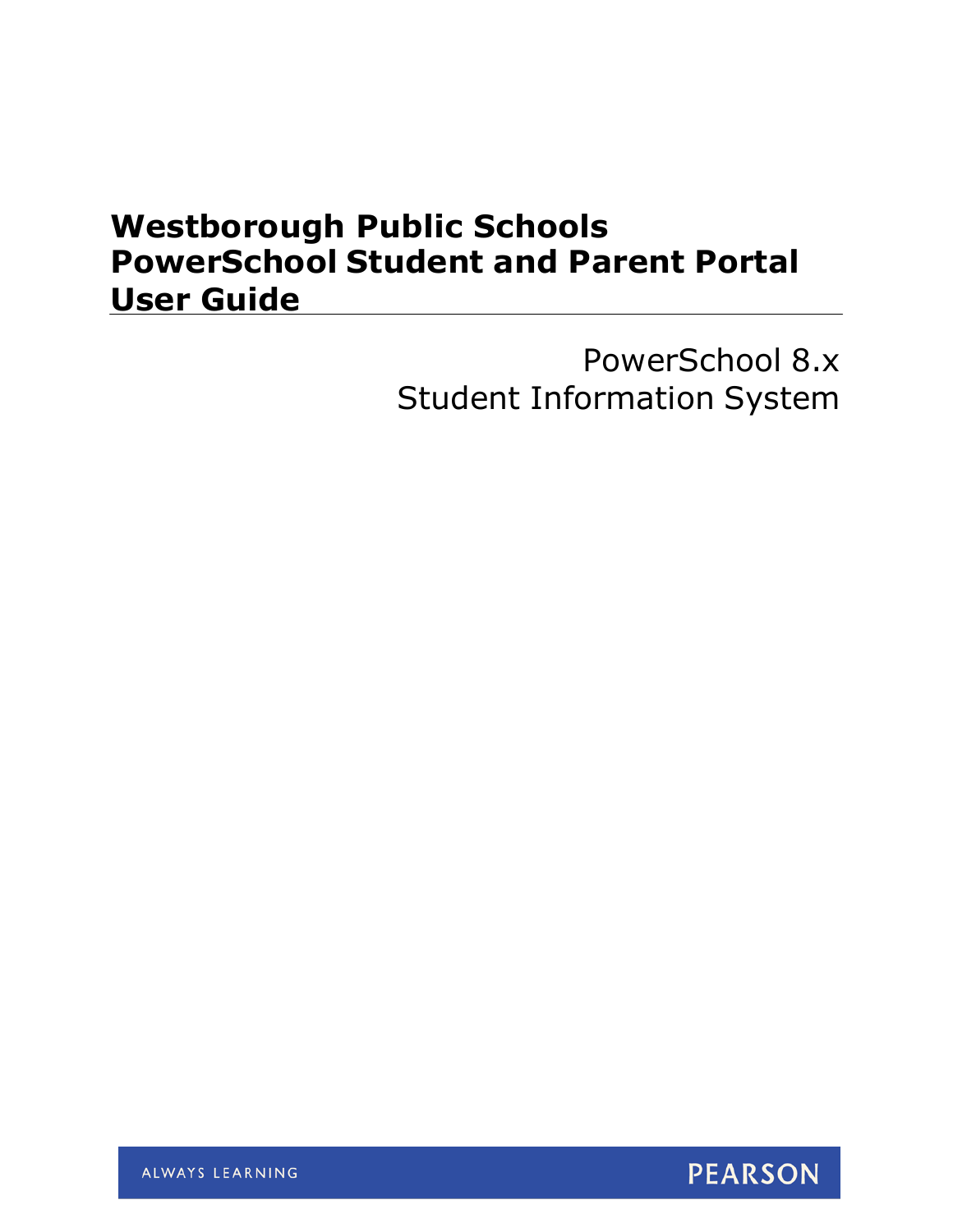# **Contents**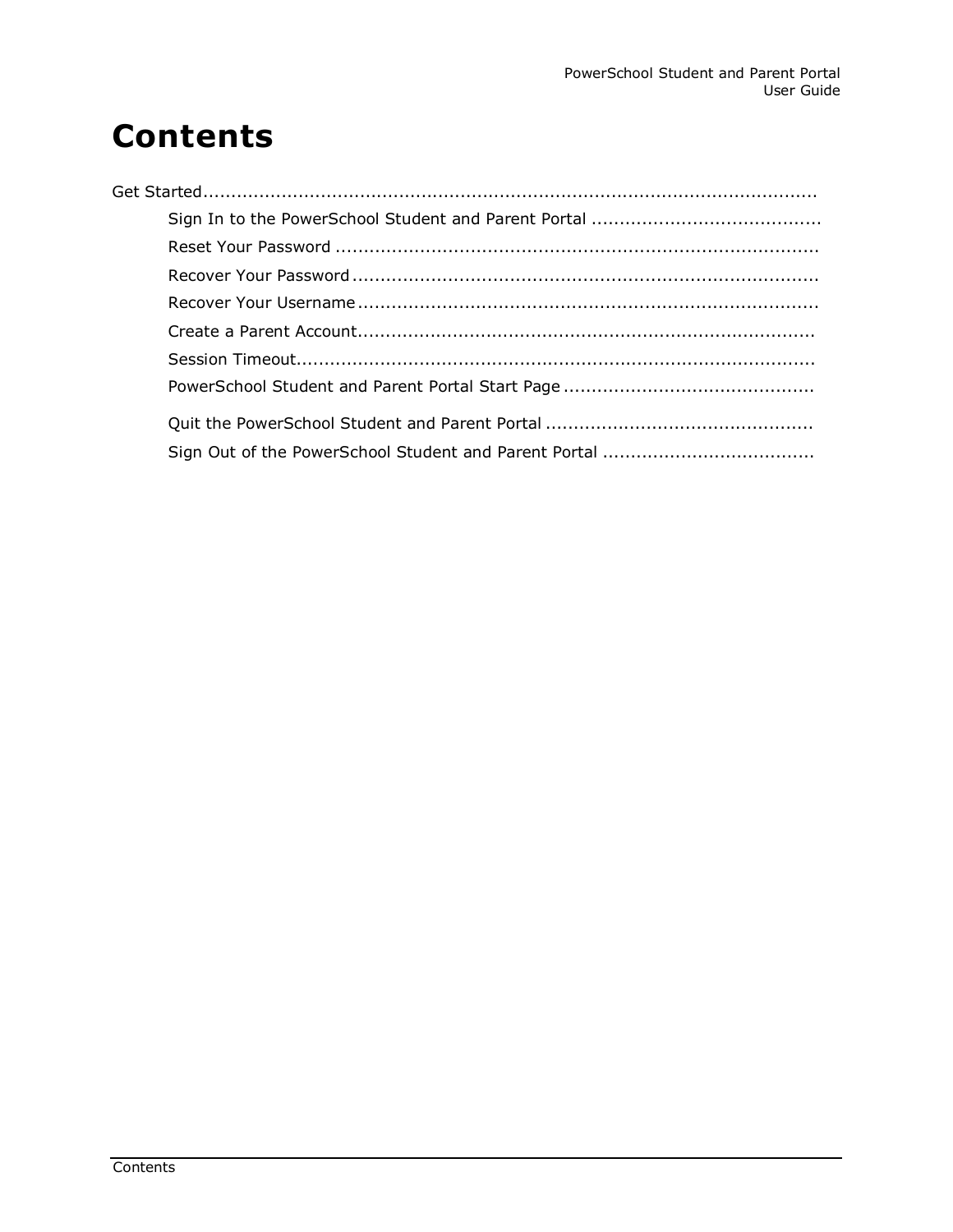# **Get Started**

To get started, you must sign in to the PowerSchool Student and Parent portal.

## **Sign In to the PowerSchool Student and Parent Portal**

Before you can sign in to the PowerSchool Student and Parent portal, you will need your school's PowerSchool Student and Parent portal URL, your username, and your password. If you do not have this information or have questions, contact your school.

#### **<https://ps.westboroughk12.org/public>**

**Note:** Do not use someone else's password or give your password to anyone else.

### **How to Sign In to the PowerSchool Student and Parent Portal**

1. Open your Web browser to your school's PowerSchool Student and Parent portal URL. The Student and Parent Sign In page appears.

**Note:** If the Parent and Student Sign In page does not automatically appear, click the **Sign In** tab.

| <b>Field</b>    | <b>Description</b>                                                                                                                                                                         |
|-----------------|--------------------------------------------------------------------------------------------------------------------------------------------------------------------------------------------|
| Select Language | Choose the language in which you want to view the<br>PowerSchool Student and Parent portal from the pop-up<br>menu.                                                                        |
|                 | <b>Note:</b> If no more than one locale is configured, the pop-up<br>menu does not appear.                                                                                                 |
| Username        | Enter your username.                                                                                                                                                                       |
| Password        | Enter your password. The characters appear as asterisks<br>$(*)$ to ensure greater security when you sign in.                                                                              |
|                 | If you have forgotten your username or password, you can<br>click Having trouble signing in? For more information,<br>see How to Recover Your Username or How to Recover<br>Your Password. |

2. Use the following table to enter information in the fields:

3. Click **Sign In**. The start page appears. For more information, see *PowerSchool Student and Parent Portal Start Page*.

#### **Notes:**

• If your PowerSchool administrator has issued you a temporary password, you may be asked to reset your password upon first signing in. For more information, see *How to Reset Your Password*.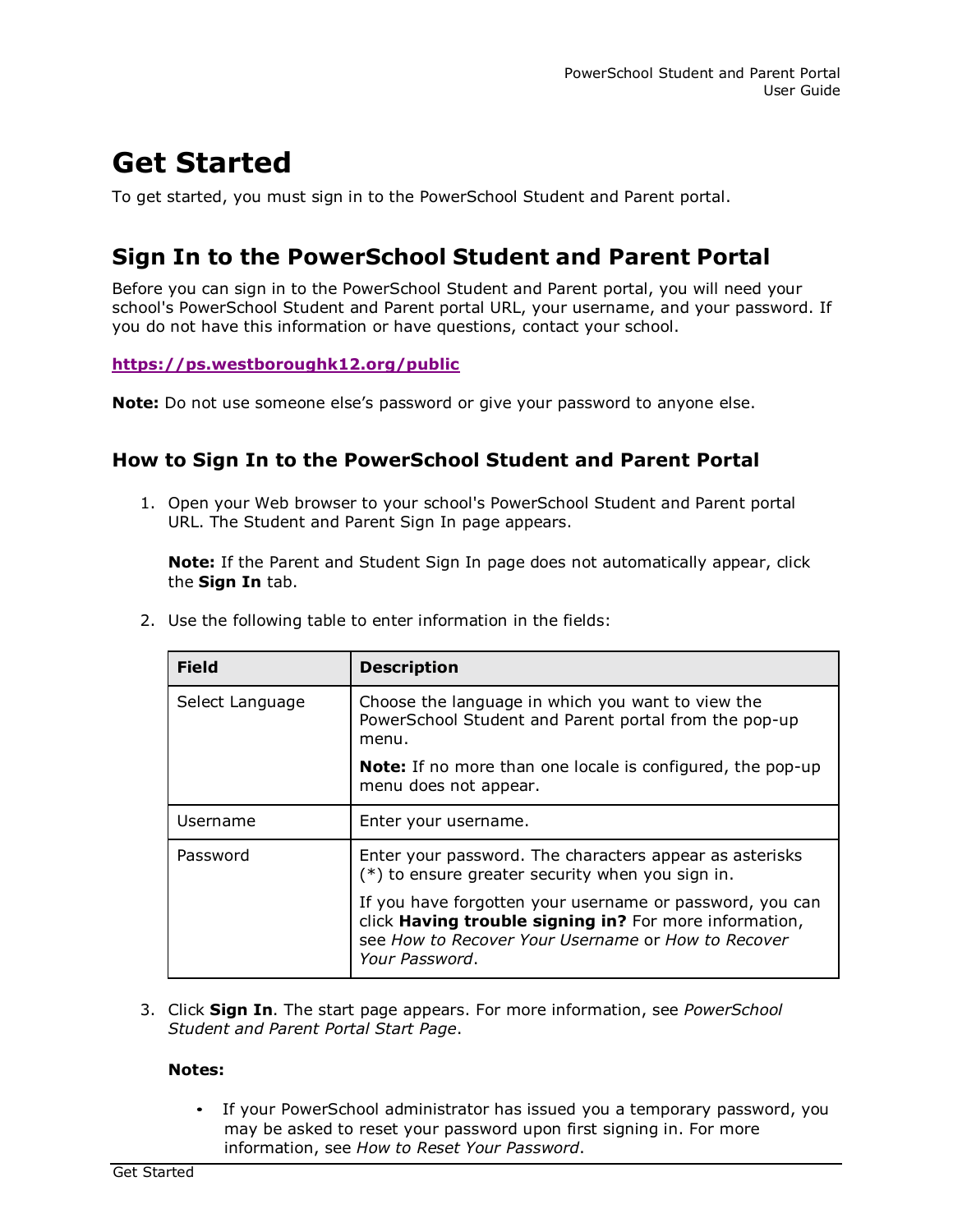- If your password has expired, you may be asked to reset your password. For more information, see *How to Reset Your Password*.
- If you have exceeded the number of sign in attempts allowed, you may become locked out of PowerSchool. If so, contact your school.

## **Reset Your Password**

If your PowerSchool administrator has issued you a temporary password or if your password has expired, use this procedure to reset your password.

**Note:** This procedure is only available if parent single sign-on is enabled. For more information, see *Parent Access Management*.

### **How to Reset Your Password**

1. Sign in to the PowerSchool Student and Parent portal. The Change Your Password page appears.

| <b>Field</b>                    | <b>Description</b>                                                                                                                                                                                                                                                                                                                                                                                            |
|---------------------------------|---------------------------------------------------------------------------------------------------------------------------------------------------------------------------------------------------------------------------------------------------------------------------------------------------------------------------------------------------------------------------------------------------------------|
| Current Password                | Enter your current password.                                                                                                                                                                                                                                                                                                                                                                                  |
| New Password                    | Enter a new password. If your school has established<br>password complexity rules, password requirements will<br>display. Enter your password based upon these<br>requirements.                                                                                                                                                                                                                               |
|                                 | <b>Note:</b> It is important to select a new password that you<br>will remember. If you forget it, you cannot sign in to the<br>PowerSchool Student and Parent portal without help from<br>your PowerSchool administrator. It is not recommended<br>that you write down your password because an<br>unauthorized user could find it and gain access to<br>PowerSchool. Try to commit your password to memory. |
| <b>Re-Enter New</b><br>Password | Enter your new password again exactly as you entered it in<br>the above field.                                                                                                                                                                                                                                                                                                                                |

2. Use the following table to enter information in the fields:

3. Click **Enter**. The start page appears. For more information, see *PowerSchool Student and Parent Portal Start Page*.

**Note:** If one of the following messages appears, re-enter your password accordingly:

- Current password is not correct.
- New password must be at least [number] characters long.
- New password must contain at least one uppercase and one lowercase letter.
- New password must contain at least one letter and one number.
- New password must contain at least one special character.
- The verification password you enter must match the new password.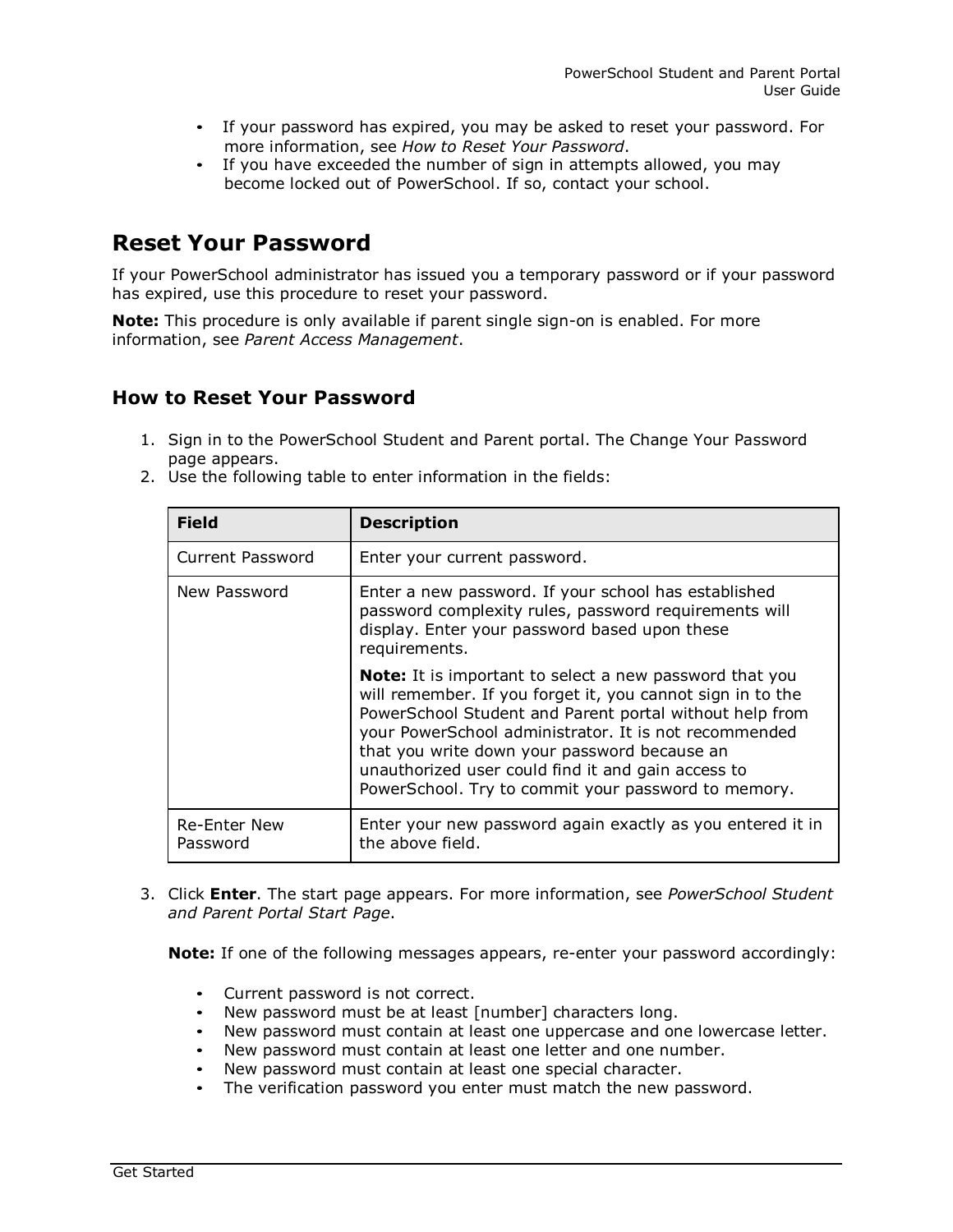• The password entered was previously used. Please enter a new password.

The next time you sign in to the PowerSchool Student and Parent portal, use your new password.

### **Recover Your Password**

If you have forgotten your PowerSchool Student and Parent portal password, you will be unable to sign in to the PowerSchool Student and Parent portal. Use this procedure to recover your password. Once you provide your user name and email address, the system authenticates your information and sends a security token to your email address. Using the security token, you can then sign in to the PowerSchool Student and Parent portal, where you will then be required to change your password. For more information, see *How to Reset Your Password*.

**Note:** The security token is only valid for 30 minutes. If it expires before you can reset your password, perform the *How to Recover Your Password* again.

**Note:** This procedure is only available if parent single sign-on is enabled. For more information, see *Parent Access Management*.

#### **How to Recover Your Password**

1. Open your Web browser to your school's PowerSchool Student and Parent portal URL.

<https://ps.westboroughk12.org/public>

The Student and Parent Sign In page appears.

| <b>PowerSchool</b> |                                   |
|--------------------|-----------------------------------|
| Sign In            | <b>Create Account</b>             |
|                    | <b>Student and Parent Sign In</b> |
| <b>Username</b>    |                                   |
|                    |                                   |
| <b>Password</b>    |                                   |
|                    | Having trouble signing in?        |
|                    | Sign In                           |
|                    |                                   |
|                    |                                   |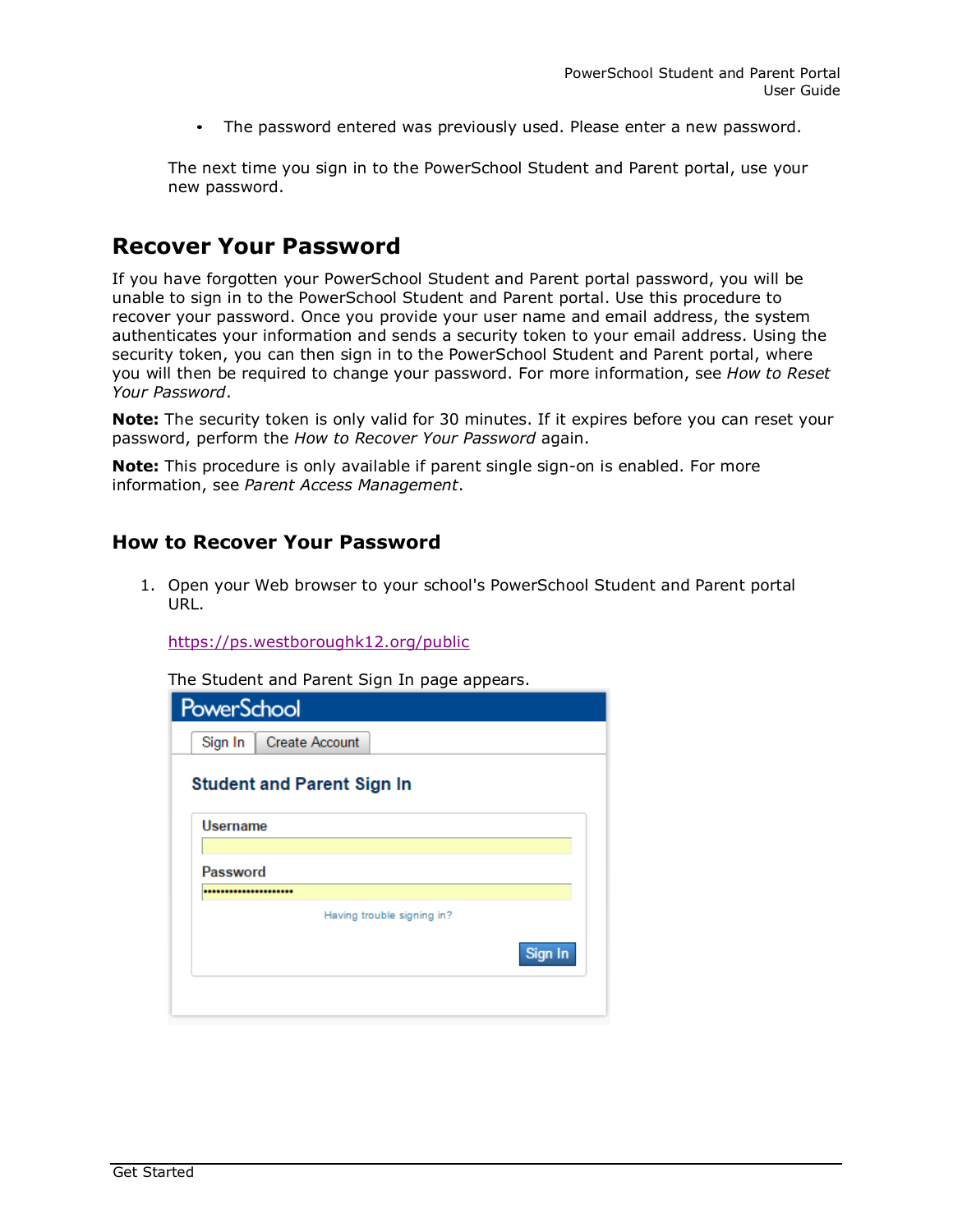**Note:** If the Parent and Student Sign In page does not automatically appear, click the **Sign In** tab.

- 2. Click **Having trouble signing in?** The Recover Account Sign In Information page appears.
- 3. Click the **Forgot Password?** tab, if needed.
- 4. Use the following table to enter information in the fields:

| <b>Field</b>  | <b>Description</b>        |
|---------------|---------------------------|
| Username      | Enter your username.      |
| Email Address | Enter your email address. |

- 5. Click **Enter**. A confirmation message appears indicating an email has been sent to you with instructions for resetting your password.
- 6. Once you have received the email, open the email.
- 7. Click the link in the email. The Recover Password page appears.
- 8. Use the following table to enter information in the fields:

| <b>Field</b> | <b>Description</b>   |
|--------------|----------------------|
| Username     | Enter your username. |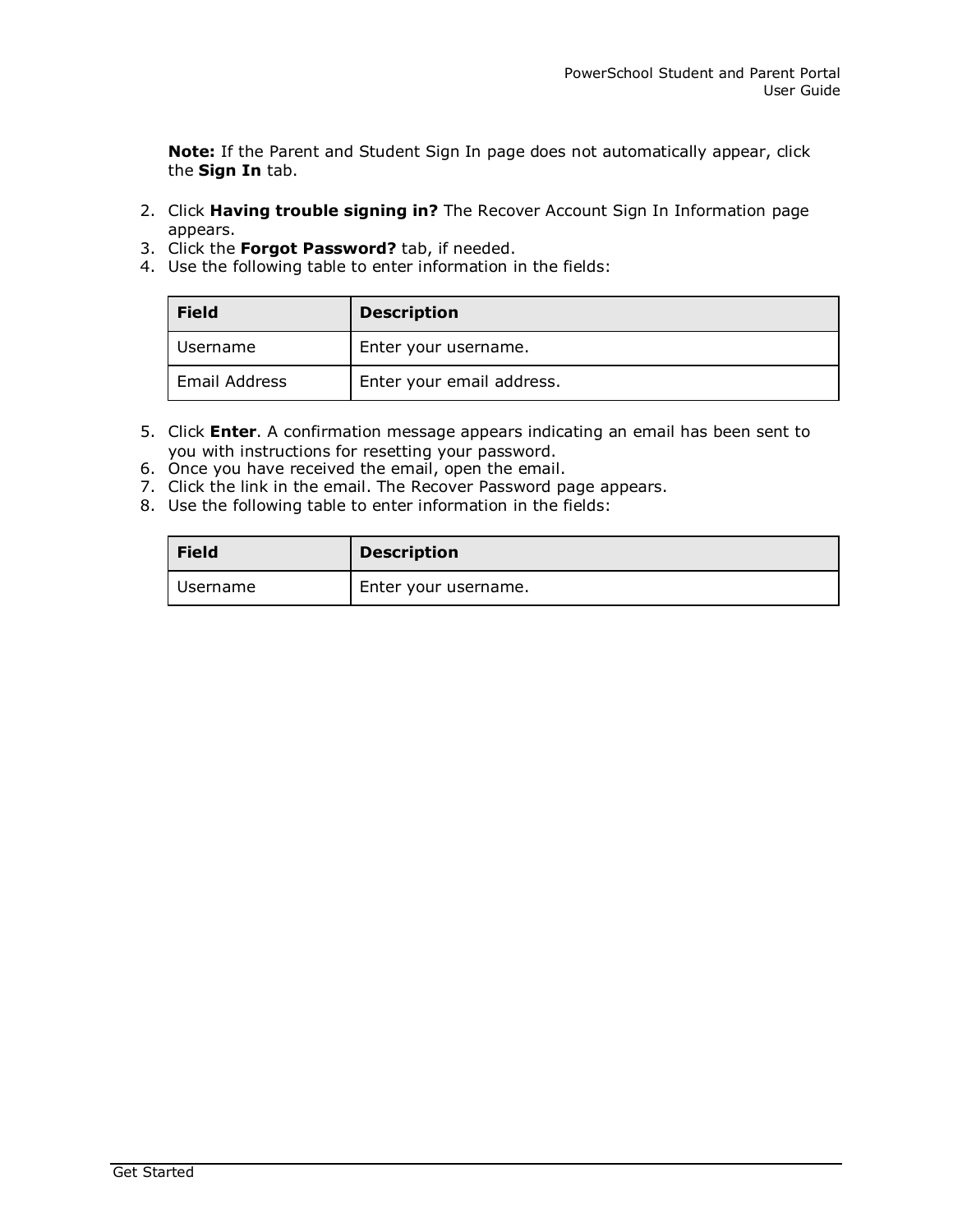| <b>Field</b>            | <b>Description</b>                                                                                                                                                                                                                                                                                                                                                                                            |
|-------------------------|---------------------------------------------------------------------------------------------------------------------------------------------------------------------------------------------------------------------------------------------------------------------------------------------------------------------------------------------------------------------------------------------------------------|
| New Password            | Enter a new password. If your school has established<br>password complexity rules, password requirements will<br>display. Enter your password based upon these<br>requirements.                                                                                                                                                                                                                               |
|                         | <b>Note:</b> It is important to select a new password that you<br>will remember. If you forget it, you cannot sign in to the<br>PowerSchool Student and Parent portal without help from<br>your PowerSchool administrator. It is not recommended<br>that you write down your password because an<br>unauthorized user could find it and gain access to<br>PowerSchool. Try to commit your password to memory. |
| Confirm New<br>Password | Enter your new password again exactly as you entered it in<br>the above field.                                                                                                                                                                                                                                                                                                                                |

9. Click **Enter**. The start page appears. For more information, see *PowerSchool Student and Parent Portal Start Page*.

## **Recover Your Username**

If you have forgotten your PowerSchool Student and Parent portal username, you will be unable to sign in to the PowerSchool Student and Parent portal. Use this procedure to recover your current username. Once you provide your email address, your current user name will be sent to your email.

**Note:** This procedure is only available if parent single sign-on security is enabled. For more information, see *Parent Access Management*.

### **How to Recover Your Username**

1. Open your Web browser to your school's PowerSchool Student and Parent portal URL. The Student and Parent Sign In page appears.

**Note:** If the Parent and Student Sign In page does not automatically appear, click the **Sign In** tab.

- 2. Click **Having trouble signing in?** The Recover Account Sign In Information page appears.
- 3. Click the **Forgot Username?** tab.
- 4. Enter your email address in the first field.
- 5. Click **Enter**. A confirmation message appears indicating an email has been sent to you with your current username.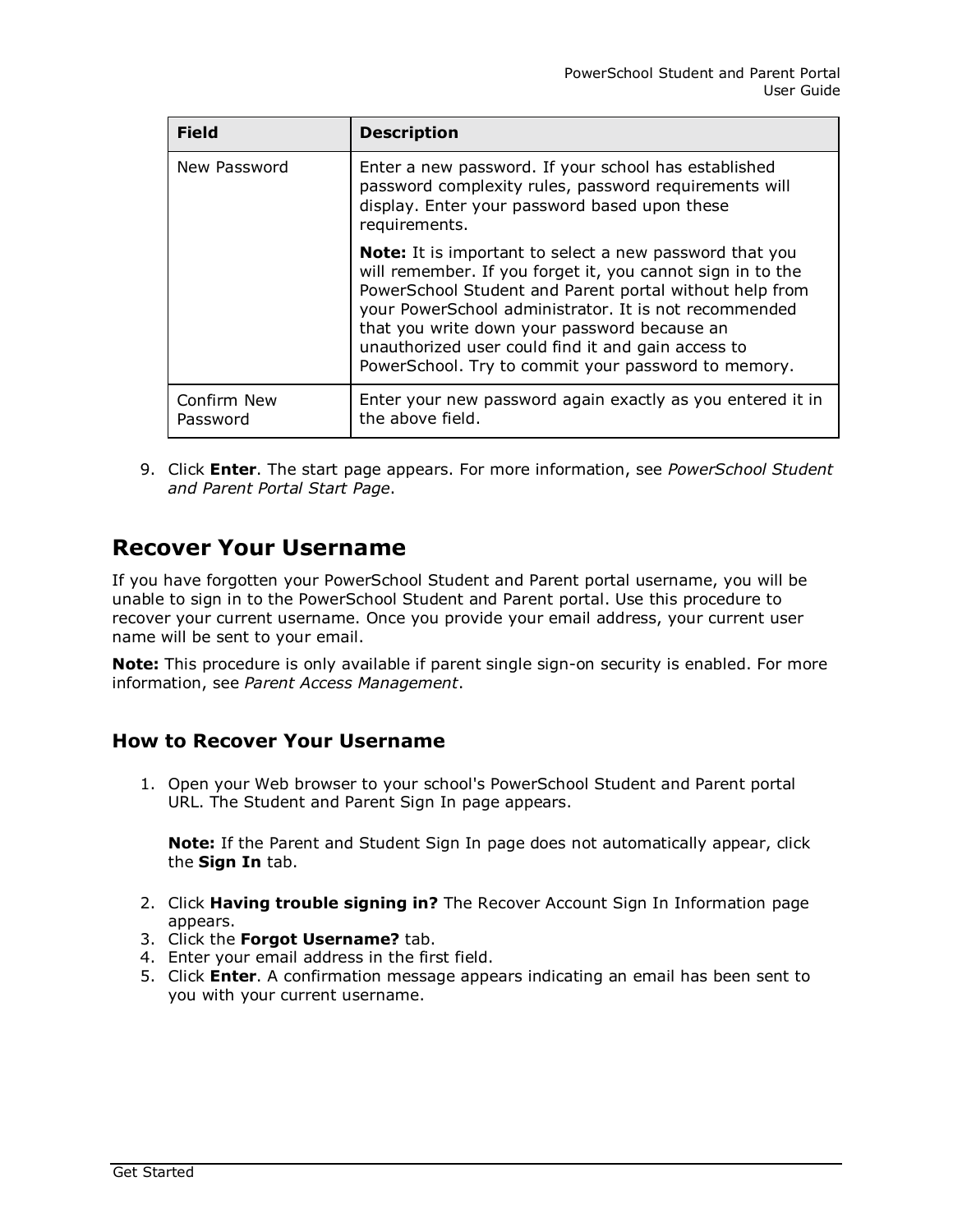# **Create a Parent Account**

Use this procedure to create a new parent account. In order to create an account, you must have the Access ID and Password for at least one student enrolled in school. When creating the account, you will need the Access ID and password for each student you want to associate to your parent account. If you do not have this information or have questions, contact your school.

**Note:** This procedure is only available if parent single sign-on is enabled. For more information, see *Parent Access Management*.

### **How to Create a Parent Account**

- 1. Open your Web browser to your school's PowerSchool Student and Parent portal URL. The Student and Parent Sign In page appears.
- 2. Click the **Create Account** tab. The Create Account page appears.
- 3. Click **Create Account**. The Create Parent Account page appears.
- 4. Use the following table to enter information in the Create Parent Account section:

| <b>Field</b>      | <b>Description</b>                                                                                                                                                                                                                                                  |
|-------------------|---------------------------------------------------------------------------------------------------------------------------------------------------------------------------------------------------------------------------------------------------------------------|
| First Name        | Enter your first name.                                                                                                                                                                                                                                              |
| Last Name         | Enter your last name.                                                                                                                                                                                                                                               |
| Email             | Enter your email address. The email address you enter is<br>used to send you select information, as well as account<br>recovery notices and account changes confirmations. For<br>more information, see Email Notifications.                                        |
| Desired Username  | Enter the username you would like to use when signing in<br>to the PowerSchool Student and Parent portal. The user<br>name must be unique. If you enter a user name that is<br>already in use, you will be prompted to select or enter<br>another user name.        |
| Password          | Enter the password you would like to use when signing in<br>to the PowerSchool Student and Parent portal. If your<br>school has established password complexity rules,<br>password requirements will display. Enter your password<br>based upon these requirements. |
| Re-Enter Password | Enter your password again exactly as you entered it in the<br>above field.                                                                                                                                                                                          |

5. Use the following table to enter information in Link Students to Account section:

| <b>Field</b> | <b>Description</b>                                                              |
|--------------|---------------------------------------------------------------------------------|
| Student Name | Enter the first and last name of the student you want to<br>add to you account. |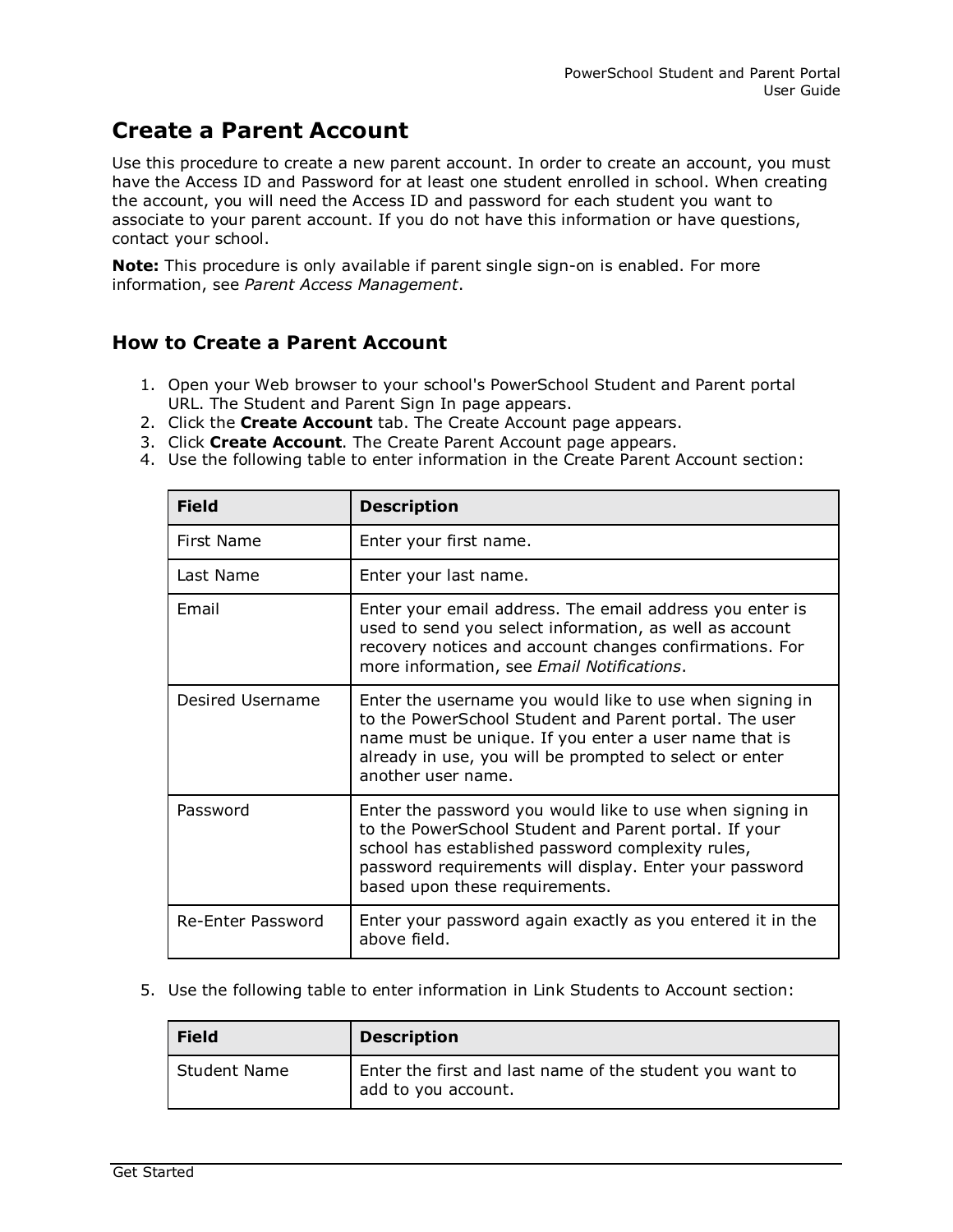| <b>Field</b>    | <b>Description</b>                                                                                                                   |
|-----------------|--------------------------------------------------------------------------------------------------------------------------------------|
|                 | Note: Regardless of the name you enter, the system will<br>populate the name based on the access ID and password<br>for the student. |
| Access ID       | Enter the unique access ID for the student.                                                                                          |
|                 | Note: If you do not have this information, contact your<br>school.                                                                   |
| Access Password | Enter the unique access password for the student.                                                                                    |
|                 | <b>Note:</b> If you do not have this information, contact your<br>school.                                                            |
| Relationship    | Indicate how you are related to the student by choosing<br>the appropriate association from the pop-up menu.                         |

6. Click **Enter**. The Parent Sign In page appears. To continue, see *How to Sign In to the PowerSchool Student and Parent Portal*.

**Note:** If one of the following messages appears, re-enter your password accordingly:

- Current password is not correct.
- New password must be at least [number] characters long.
- New password must contain at least one uppercase and one lowercase letter.
- New password must contain at least one letter and one number.
- New password must contain at least one special character.
- The verification password you enter must match the new password.<br>• The password entered was previously used. Please enter a new pass
- The password entered was previously used. Please enter a new password.

The next time you sign in to the PowerSchool Student and Parent portal, use your new password.

## **Session Timeout**

If you are not actively working in the PowerSchool Student and Parent portal, your session may time out. If so, you need to sign in again.

**Note:** In order to reload/restore the last page you were viewing/using, you must be using the same computer, same HTML5-compatible browser, and same portal. Additionally, if another user signs in after your session has timed out, your previous session cannot be reloaded/restored.

### **How to Sign In After Session Times Out**

- 1. If the You have been signed out. Return to Sign In Page. pop-up appears, click **Sign In Page**.
- 2. **Sign in**. Depending on what page of the PowerSchool Student and Parent portal you were last using, one of the following pop-ups appear: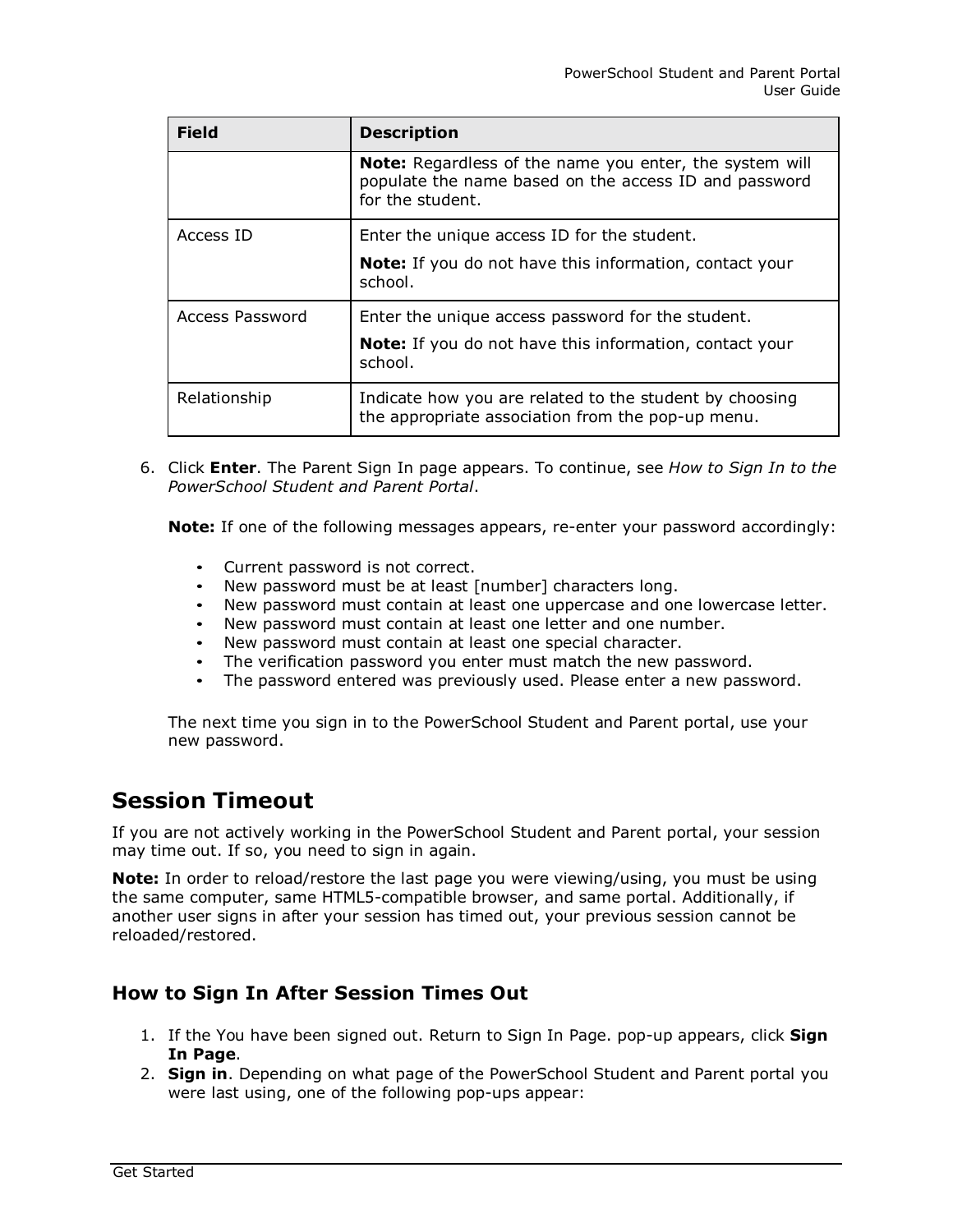- Reload Last Page Your session timed out due to inactivity. Would you like to restore your previous session and reload the last page you were viewing?
- Restore Selections(s), School and Term Your session timed out due to inactivity. Would you like to restore your previous session and return to the last used school, term, student and/or teacher selection?
- 3. Do one of the following:
	- Click **Yes** to reload/restore the last page you were viewing/using.
	- Click **No** to sign in and access the start page.

# **PowerSchool Student and Parent Portal Start Page**

When you sign in to the PowerSchool Student and Parent portal, the start page appears. This page serves as the central point from which you begin your PowerSchool Student and Parent portal session. The start page consists of the following main areas:

- Header
- Navigation toolbar
- Navigation menu

### **Header**

The header appears at the top of the PowerSchool Student and Parent portal. The header includes the following information:

| <b>Field</b>            | <b>Description</b>                                                                                                                                                                                                                                                                                                                             |
|-------------------------|------------------------------------------------------------------------------------------------------------------------------------------------------------------------------------------------------------------------------------------------------------------------------------------------------------------------------------------------|
| PowerSchool             | Click to return to the start page from anywhere within the<br>application.                                                                                                                                                                                                                                                                     |
| Welcome, [Your<br>Name] | The first and last name of the person signed in. Your name should<br>appear. If it does not, contact your school's PowerSchool<br>administrator.                                                                                                                                                                                               |
|                         | In an effort to ensure that your account is secure and your<br>information protected, the date and time of the last time you<br>signed in appears when you hover over your name. This<br>information can be used to alert you to any unusual account<br>activity. If you experience any unusual account activity, report it<br>to your school. |
| Help                    | Click to access the PowerSchool Student and Parent portal online<br>help. Assistance is just a click away!                                                                                                                                                                                                                                     |
| Sign Out                | Click to sign out of the PowerSchool Student and Parent portal. For<br>more information, see Quit the PowerSchool Student and Parent<br>Portal.                                                                                                                                                                                                |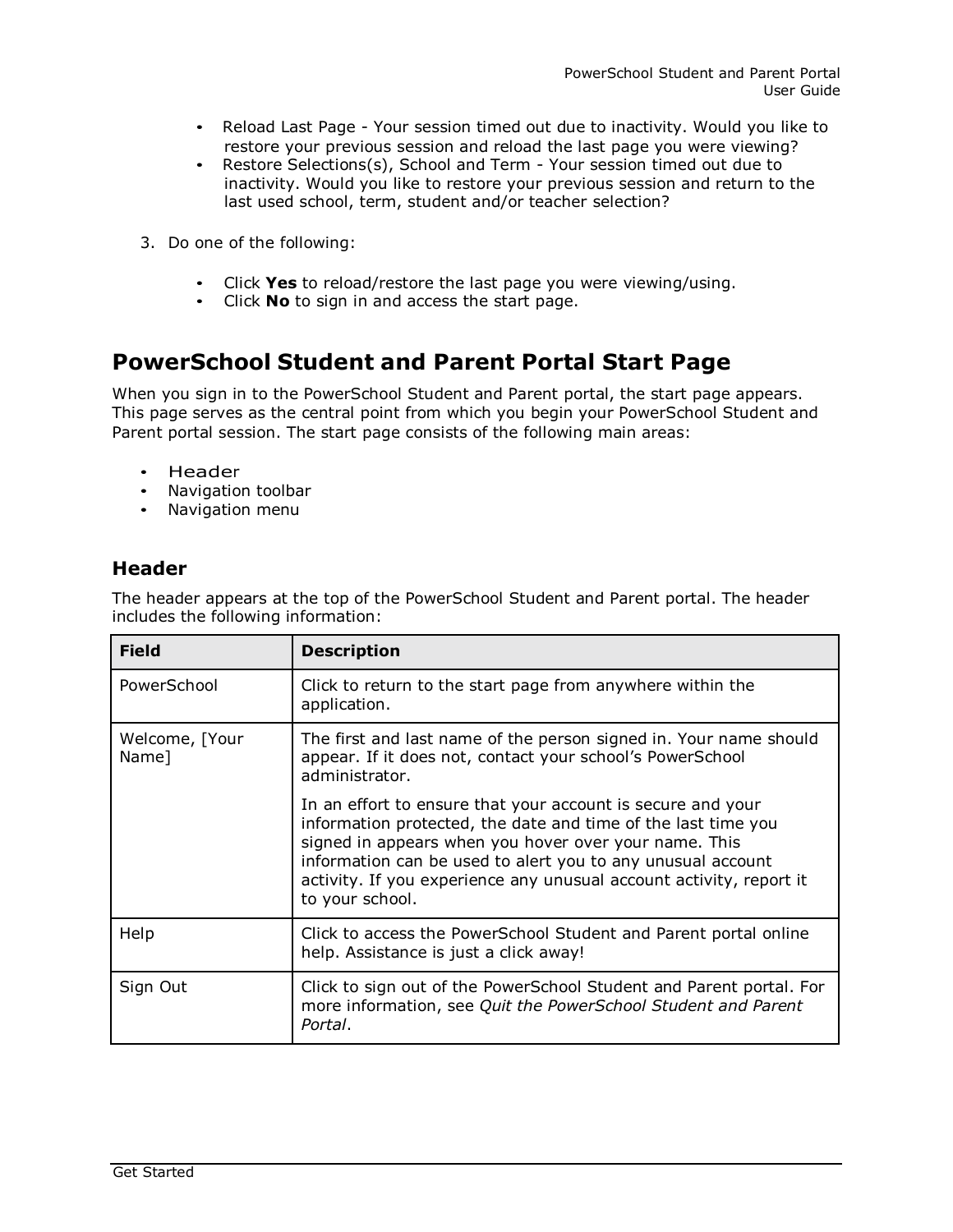### **Navigation Toolbar**

The navigation toolbar appears at the top of the start page, and is common to every page in the application. The navigation toolbar includes the following information:

| <b>Field</b>             | <b>Description</b>                                                                                                                                                                                                                                                                                                                                                                                                                                                                                                                                                                         |
|--------------------------|--------------------------------------------------------------------------------------------------------------------------------------------------------------------------------------------------------------------------------------------------------------------------------------------------------------------------------------------------------------------------------------------------------------------------------------------------------------------------------------------------------------------------------------------------------------------------------------------|
| [Student Tabs]           | The first names of the students associated to your parent account<br>appear in alphabetical order. Click the name of the student for<br>whom you want to view information. The page refreshes and<br>display information for the selected student. For more information,<br>see Account Preferences.                                                                                                                                                                                                                                                                                       |
|                          | If you click the name of a student and the message "Student"<br>information is not available at this time." appears, contact your<br>school's PowerSchool administrator.                                                                                                                                                                                                                                                                                                                                                                                                                   |
|                          | <b>Note:</b> These tabs only appear if parent single sign-on security is<br>enabled. For more information, see Parent Access Management.                                                                                                                                                                                                                                                                                                                                                                                                                                                   |
| [Applications<br>Button] | 1. Click the button (an upward-right arrow). The Applications<br>drawer slides into view.                                                                                                                                                                                                                                                                                                                                                                                                                                                                                                  |
|                          | 2. Click the Application link you want to launch. The<br>application launches in a separate window (or tab<br>depending on your browser settings).                                                                                                                                                                                                                                                                                                                                                                                                                                         |
|                          | Note: The window that appears is not served by<br>PowerSchool. It is rendered from a separate server. If the<br>window does not launch, contact your school's PowerSchool<br>administrator                                                                                                                                                                                                                                                                                                                                                                                                 |
|                          | Note: If you are not actively working in the PowerSchool<br>Student and Parent portal, your session may time out. If<br>so, you need to sign in again.                                                                                                                                                                                                                                                                                                                                                                                                                                     |
|                          | 3. When you are finished working in the application, be sure<br>to sign out of the application.                                                                                                                                                                                                                                                                                                                                                                                                                                                                                            |
|                          | 4. When you are finished working in the PowerSchool Student<br>and Parent portal, be sure to sign out of the PowerSchool<br>Student and Parent portal.                                                                                                                                                                                                                                                                                                                                                                                                                                     |
|                          | Note: This button only appears if a plugin has been installed and<br>enabled and you have been granted access to the plugin.                                                                                                                                                                                                                                                                                                                                                                                                                                                               |
| [MyData Button]          | Click to download your students' data, including grades and<br>attendance, in an XML-formatted file that you can store on your<br>computer and use it in other applications, providing a<br>comprehensive view of your students' learning profile throughout<br>the students' educational career. The MyData button is a joint<br>project between the Office of Educational Technology and the<br>White House Office of Science and Technology Policy that, among<br>other goals, allows access to student data in order to create a<br>personal learning profile that is easily portable. |
|                          | <b>Note:</b> This button may not appear if the school has not enabled it.                                                                                                                                                                                                                                                                                                                                                                                                                                                                                                                  |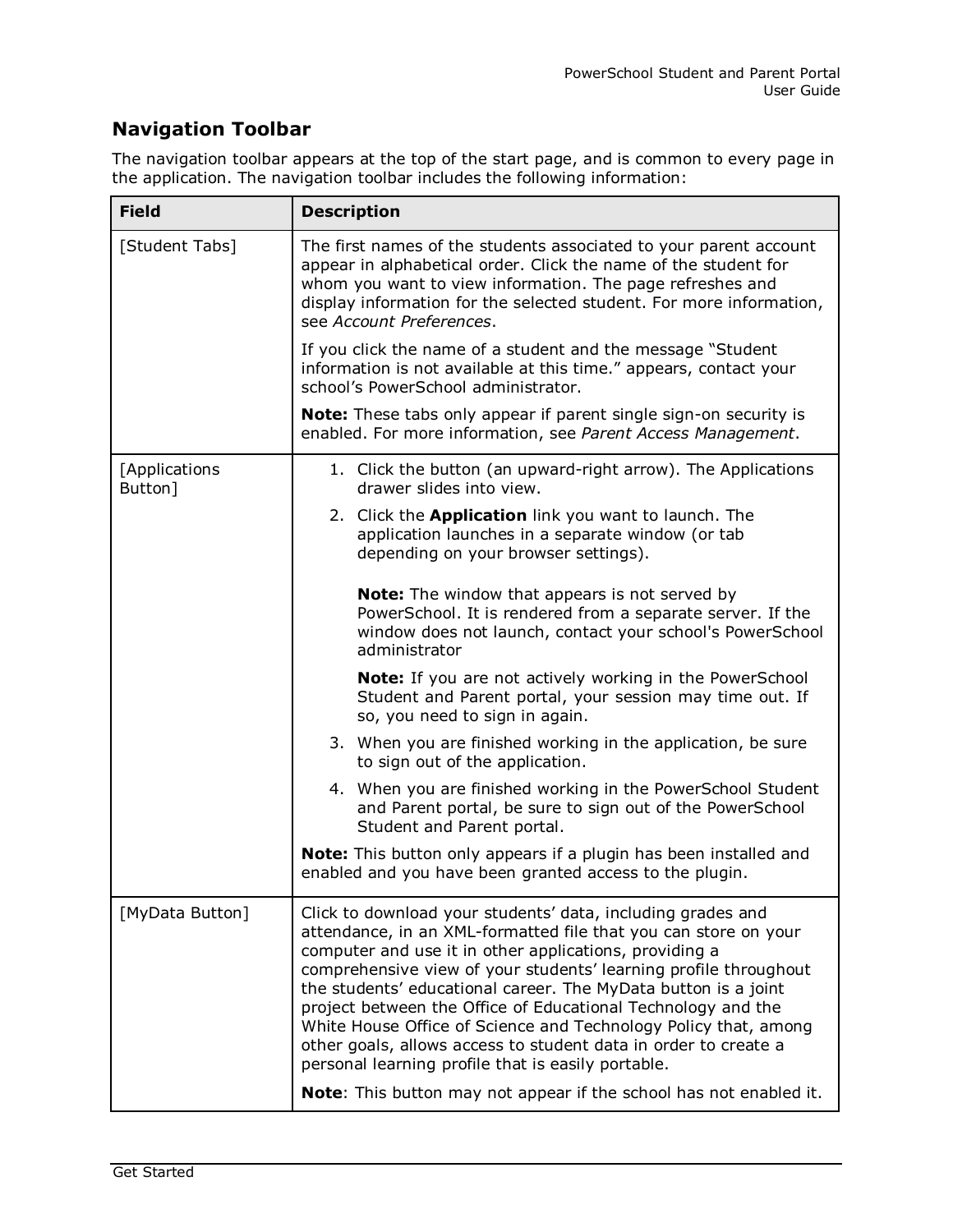| <b>Field</b>              | <b>Description</b>                                                                                                                                                                                                                                                                                                                                                 |
|---------------------------|--------------------------------------------------------------------------------------------------------------------------------------------------------------------------------------------------------------------------------------------------------------------------------------------------------------------------------------------------------------------|
| [Notifications<br>Button] | Click the exclamation point to access the Notifications pop-up. The<br>Password Security section displays the date and time of the last<br>time you signed in appears when you hover over your name. This<br>information can be used to alert you to any unusual account<br>activity. If you experience any unusual account activity, report it<br>to your school. |
| [Printer Button]          | Click to print a printer-friendly version of the page you are<br>viewing. Additionally, the page includes the name of the selected<br>student and the school and school district for that student.                                                                                                                                                                 |

### **Navigation Menu**

The navigation menu serves as the central point from which to navigate the pages of the PowerSchool Patent Portal. The navigation menu includes the following links:

| <b>Field</b>              | <b>Description</b>                                                                                                          |
|---------------------------|-----------------------------------------------------------------------------------------------------------------------------|
| Grades and<br>Attendance  | Click to view student grades and attendance for the current term.<br>For more information, see Grades and Attendance.       |
| <b>Test Results</b>       | Click to view student test results for the current term. For more<br>information, see Test Results.                         |
| <b>Grades History</b>     | Click to view student grades for the previous term. For more<br>information, see Grades History.                            |
| <b>Attendance History</b> | Click to view attendance history for the current term. For more<br>information, see Attendance History.                     |
| <b>Email Notification</b> | Click to set the e-mail notifications you can receive on a regular<br>basis. For more information, see Email Notifications. |
| <b>Teacher Comments</b>   | Click to view any teacher comments. For more information, see<br>Teacher Comments.                                          |
| <b>School Bulletin</b>    | Click to view the current school bulletin. For more information, see<br>School Bulletins.                                   |
|                           | Note: School Bulletin only appears if School Bulletin is enabled.                                                           |
| <b>Class Registration</b> | Click to register for classes and view course requests. For more<br>information, see Class Registration.                    |
| <b>Balance</b>            | Click to view the current lunch balance and fee transactions. For<br>more information, see Balances.                        |
|                           | Note: Balance only appears if Lunch Balance is enabled.                                                                     |
| My Calendars              | Click to subscribe to specific homework and event calendars. For<br>more information, see My Calendars.                     |
| My Schedule               | Click to view student schedule. For more information, see My                                                                |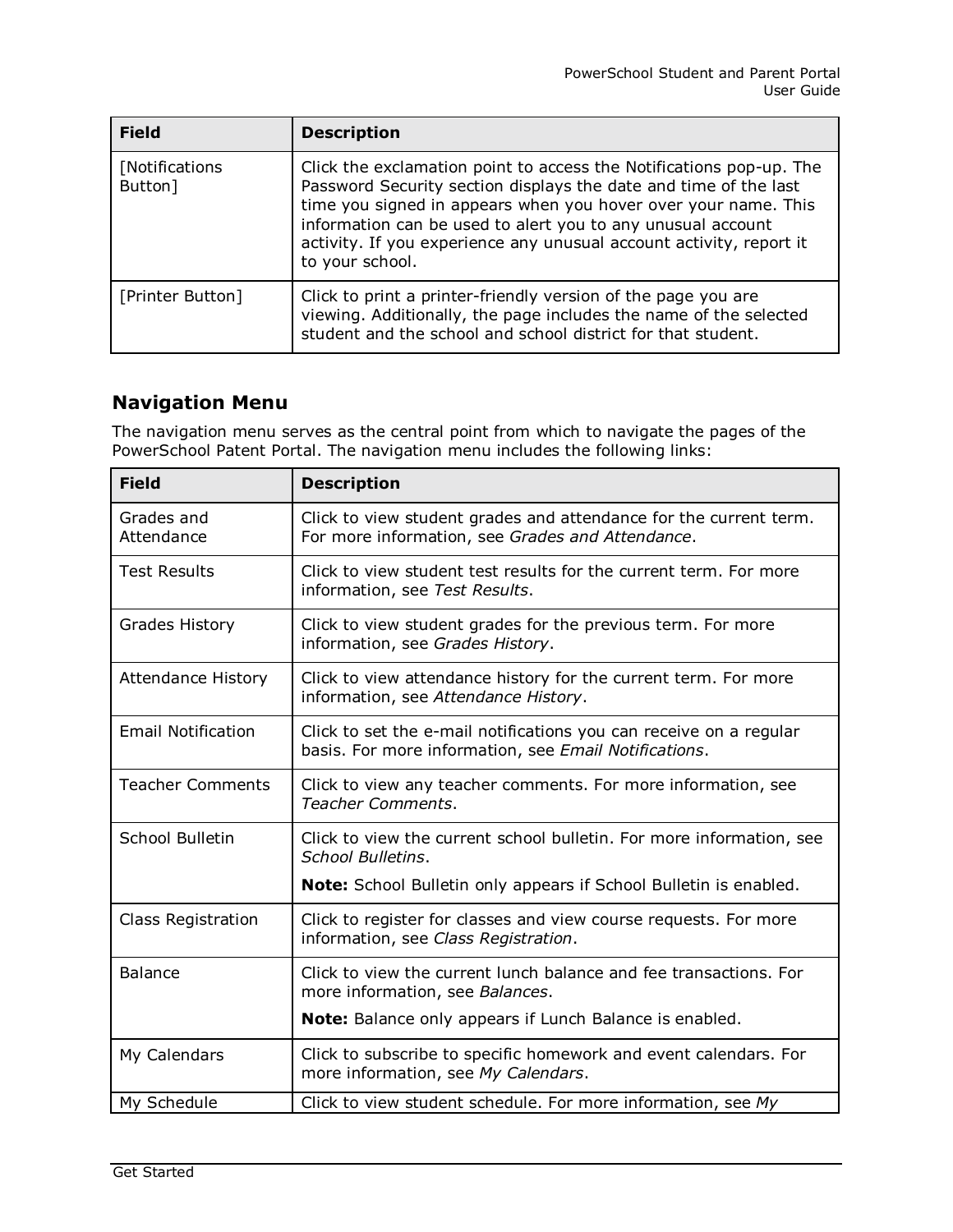| <b>Field</b>                          | <b>Description</b>                                                                                                                                                        |
|---------------------------------------|---------------------------------------------------------------------------------------------------------------------------------------------------------------------------|
|                                       | Schedule.                                                                                                                                                                 |
| School Information                    | Click to view school address and contact numbers, and download a<br>school map if available. For more information, see School<br>Information.                             |
| <b>Account Preferences</b>            | Click to manage your PowerSchool Student and Parent portal<br>account preferences. For more information, see Account<br>Preferences.                                      |
| Pearson Digital<br>Learning Platforms | Click to launch Pearson Digital Learning Platforms. For more<br>information, see Pearson Digital Learning Platforms.                                                      |
| Schoolnet                             | Click to launch Schoolnet. For more information, see Schoolnet.                                                                                                           |
| Your District Code                    | A four-digit code appears. Enter this code in the PowerSchool<br>Parent or the PowerSchool Student mobile apps to allow you to<br>sign in to your district.               |
|                                       | <b>Note:</b> This code appears if the PowerSchool server is registered<br>with the mobile service server. If the server is not registered, this<br>field does not appear. |